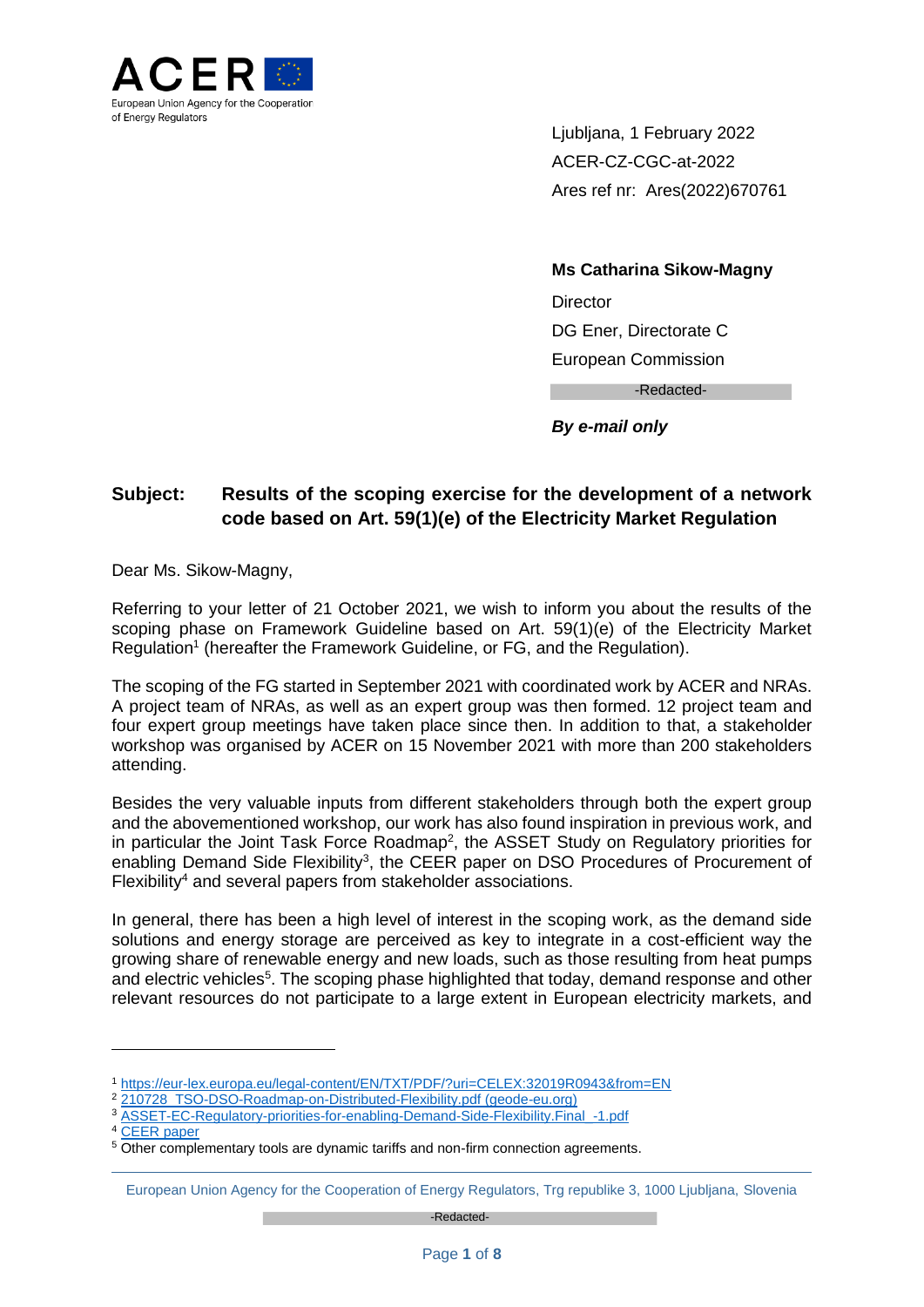

several actions are needed to enable market access to all resource providers including consumers and thus unlock their full potential in the coming years.

A future European framework for demand response and other relevant resources should ensure that no undue regulatory barriers hamper their participation in any of the existing electricity markets. Also, it should enable their participation in market-based procurement of services needed by the system operators, where applicable. These two points will be addressed throughout this letter and the coming work on a Framework Guideline.

The scoping phase also highlighted that although included in the Clean Energy Package, both market-based procurement of services needed by the DSOs and the participation in all electricity markets of demand response and other relevant resources are still topics in progress (as reflected in the numerous ongoing research projects, pilot projects and studies), and the interaction between local system operation and energy markets (and their possible integration) has still to be evaluated before starting the detailed design of new market models. Therefore, the benefits of defining Europe-wide target models today are not certain, and we consider that the field should still be open for testing different models. However, it is of utmost importance to ensure coherence across all the markets, processes and time-frames. From a general point of view, we clearly see the need for establishing a common terminology and principles, common requirements for certain processes, and to define how further harmonisation should be established when and where necessary once sufficient knowledge is reached. The right level of harmonisation needs to be adapted to each topic.

Starting from the legal basis provided in Art. 59(1)(e) of the Regulation, we defined specific criteria to assess whether the relevant elements fall in the scope of the new rules to be developed; the most important of them being the right balance between the need for European harmonisation required to achieve the aims of the Regulation and the Member States' rights to establish national network codes which do not affect cross-zonal trade. When conducting the scoping exercise, alongside other parts of the aims of the Regulation, market integration has been key. Where adaption of cross-zonal markets may be needed to enable participation of demand response and other relevant resources, it is a straight forward conclusion that these should be included in the scope. However, also markets and products that have a more local character, such as services to system operators (and all processes related to participating in these), may to some extent need harmonisation for achieving the aims of the Regulation. First, local markets may interact with cross-border markets as the same resources may be active in both. Second, too fragmented (local) markets will make participation in several network areas difficult, contrarily to the Regulation's aim of allowing all resource providers and electricity customers market access, whereas sufficiently harmonised rules will help unlock their full potential.

# **SCOPE FOR A EUROPEAN FRAMEWORK BASED ON ART. 59(1)(E) OF THE REGULATION**

In this part, we will describe what we consider should be the scope of a European framework based on Art. 59(1)(e) of the Regulation, and answer the three main questions from your letter. As we are in an early phase, we cannot at this point exclude that to some extent, our views on the exact scope may develop when going deeper into the topics through the drafting of the Framework Guideline.

1.1 Identification of market participants and services providers that should be considered for the purpose of the development of a European framework based on Article 59(1), point (e) of the Regulation

European Union Agency for the Cooperation of Energy Regulators, Trg republike 3, 1000 Ljubljana, Slovenia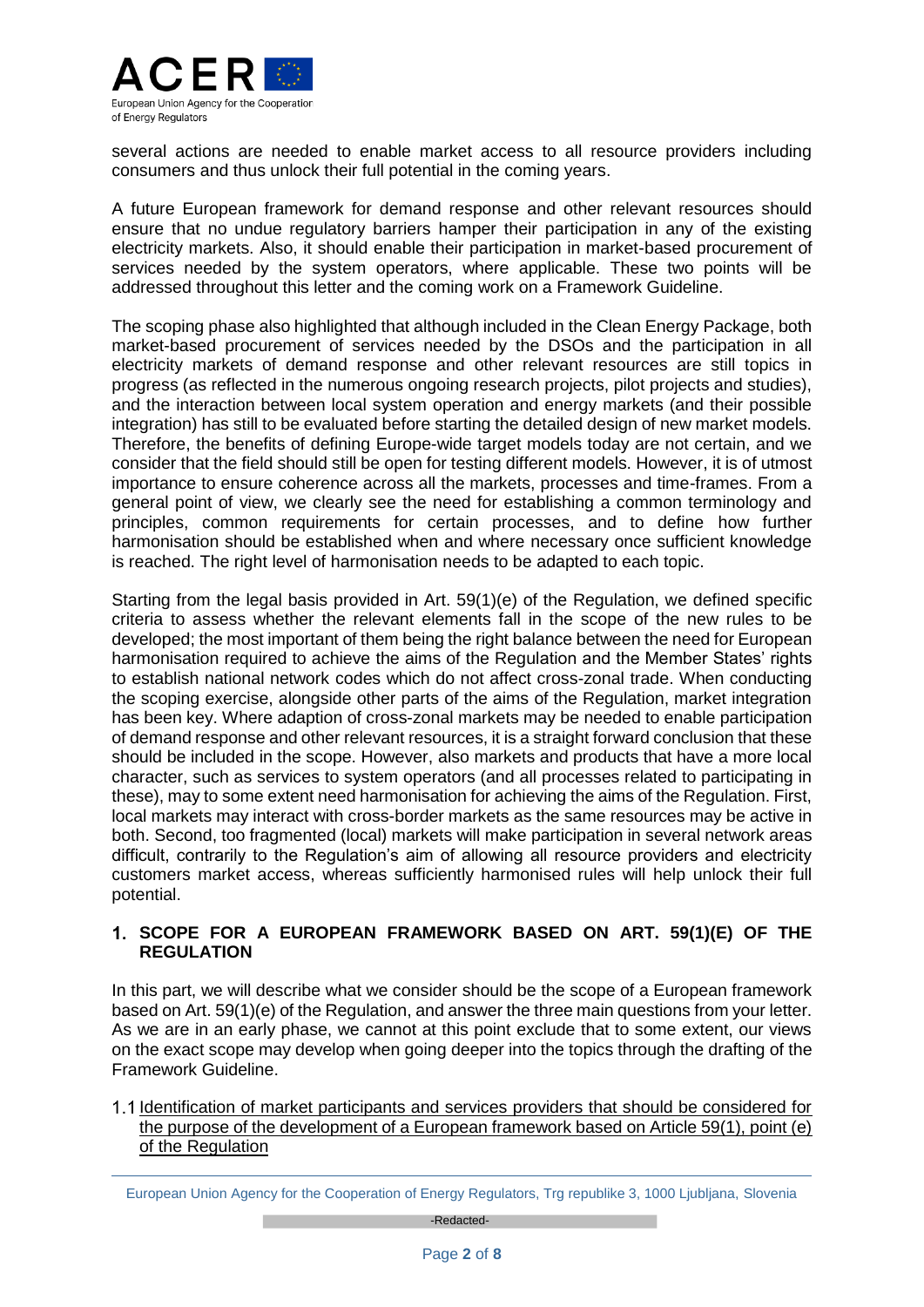

A European framework based on Art. 59(1)(e) of the Regulation should be technology agnostic and non-discriminatory. Nevertheless, we consider it useful for the drafting to list, however inexhaustively, the resource providers that we consider should be covered under this framework. Indeed, although solely demand response and storage are explicitly included in the scope for a Network Code through Art. 59(1)(e) of the Regulation, the framework should be technology agnostic and non-discriminatory and thus not favour demand side response and storage to the detriment of other resource providers. Therefore, we suggest the inclusion of other resource providers which are mentioned in the concerned articles listed in the abovementioned provision as well as other related resource providers discussed in the expert group.

The European framework should cover load, storage (including vehicle to grid technology (EV2G)), and distributed generation, aggregated or not. No resource providers should be excluded, although the main aim of the framework should be to ensure de facto access to all electricity markets for these resource providers. At this stage, we consider that no resource providers should be excluded based on the size of the assets or the voltage level of the connection. This does not preclude from introducing different provisions based on nondiscriminatory criteria (e.g. for different voltage levels or asset sizes) where necessary.

## 1.2 Determine products, services and markets that should be included in a European framework

In general, products and services shall be defined taking into account the specific needs of system operators and these can be different depending on the voltage level and possibly on different countries. Nonetheless, the scoping exercise has identified relevant topics for possible inclusion in a European framework.

# **1.2.1 Electricity Balancing markets**

The implementation of the target model defined for electricity balancing markets will help enable the participation of demand response and other relevant resources. However, particular attention should be paid to specific features of access to this market, in particular prequalification processes, see own headline under question 3 below.

Currently, the European framework on balancing includes provisions for the imbalance settlement, while there is also a European methodology for the imbalance settlement harmonisation (ACER Decision 18/2020), which is directly applicable to all balance responsible parties including aggregators. However, in case new European rules or principles are adopted for aggregation, including rules on the baseline methodology, measurement and validation (see below), the European framework on imbalance settlement may need to be reviewed.

Frequency containment reserves is of particular interest for demand response and other relevant resources. Several features of this may act as barriers to access and should hence be further investigated, one example being symmetric products.

European Union Agency for the Cooperation of Energy Regulators, Trg republike 3, 1000 Ljubljana, Slovenia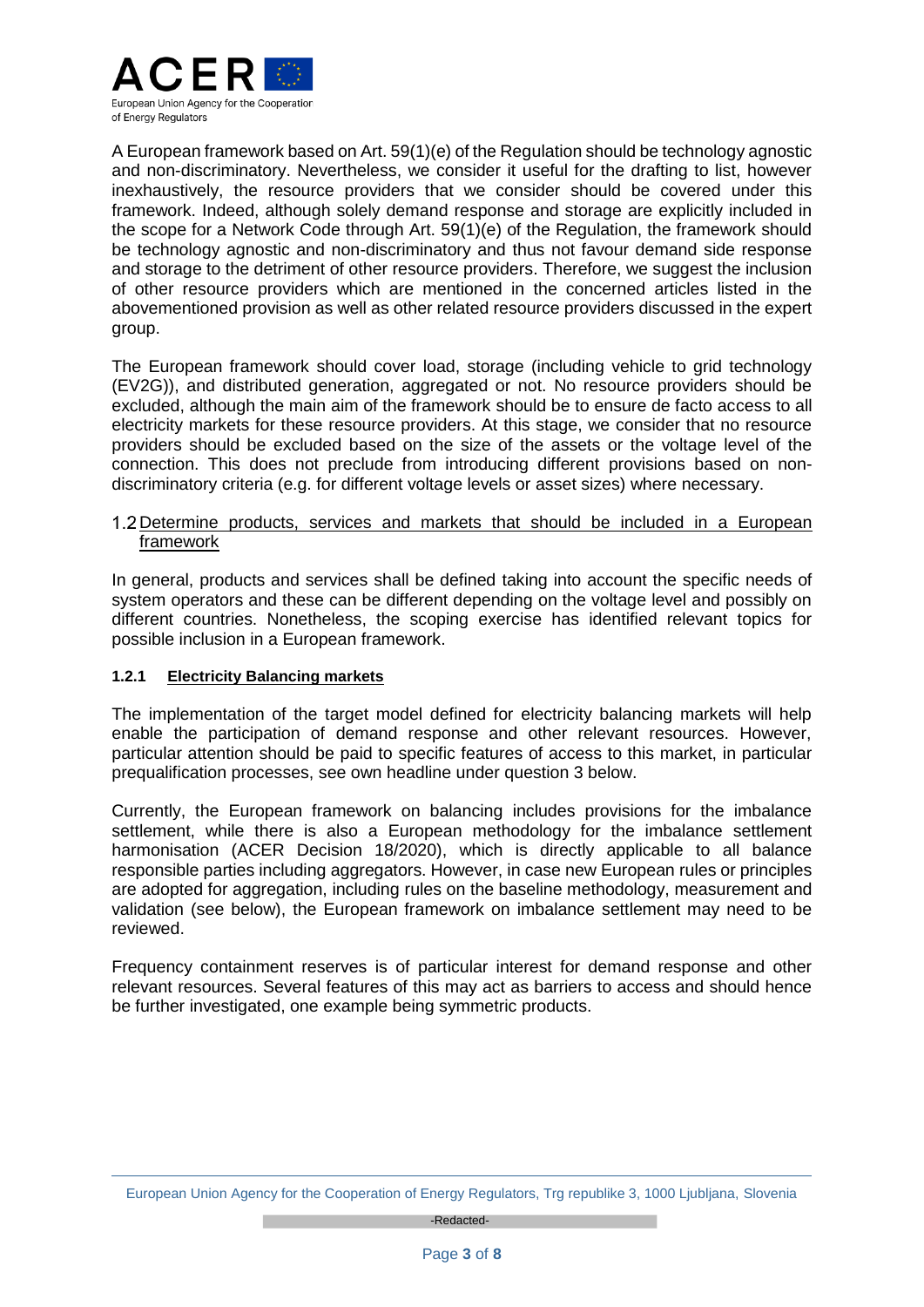

## **1.2.2 Congestion management**

Market based procurement of services needed by the DSO to manage congestion is introduced in Art. 32 of the Electricity Directive<sup>6</sup> (hereafter the Directive); we understand that these services also include redispatching. Market-based procurement is preferred, unless the regulatory authorities have established that the procurement of such services is not economically efficient, or that it would lead to severe market distortion. Although a high-level description of the market-based redispatching is provided in the Electricity Regulation, a more specific framework should be investigated, both because of the potential interaction of these markets with cross-zonal markets such as Electricity balancing market (hence being relevant for both DSOs and TSOs) and in order to enable participation in several network areas.

TSOs and DSOs may be in direct competition for procuring services (having the same resources as service providers at overlapping timeframes), and the resulting local markets will be in close interaction. Furthermore, the arguments for a high-level European regulation for market based procurement of services by DSOs also apply for the procurement of services by the TSOs. Therefore, the European regulation should apply for both.

Such regulation should in particular investigate the need for common principles and requirements for minimum tradable products (both long and short term), pricing mechanism, coordinated access for both TSOs and DSOs, transparency and information, market abuse/discrimination and the risk of such in particular as concerns unbundling of the procuring system operator, data exchange, principles for a market platform and for interaction with other electricity markets.

## **1.2.3 Non frequency ancillary services**

Non frequency ancillary services may be relevant for the new rules as services procured by the DSOs. In particular, voltage control is a service that could be relevant for demand response and other relevant resources, and although local, there seems to be benefits from the inclusion of some aspects of its procurement in a European framework.

#### 1.3 Identify the related areas and topics that should be addressed in a European framework

This section includes areas and topics that are relevant for all markets, including wholesale markets that per se are excluded from the scope, and can be considered as overarching ones. These topics are complementary to those mentioned under question 2.

#### **1.3.1 Cooperation of TSO and DSO**

-

When providers connected to both the transmission and the distribution grids are active in different markets, and both TSOs and DSOs procure services for the optimal operation and investment in their grids from these providers, a close cooperation and coordination of system operators is necessary. Such cooperation and coordination should aim at optimal use of the available resources. Common principles for this cooperation should be established.

<sup>6</sup> [DIRECTIVE \(EU\) 2019/ 944 OF THE EUROPEAN PARLIAMENT AND OF THE](https://eur-lex.europa.eu/legal-content/EN/TXT/PDF/?uri=CELEX:32019L0944&from=EN) COUNCIL - of 5 June 2019 - on [common rules for the internal market for electricity and amending Directive 2012/ 27/ EU \(europa.eu\)](https://eur-lex.europa.eu/legal-content/EN/TXT/PDF/?uri=CELEX:32019L0944&from=EN)

European Union Agency for the Cooperation of Energy Regulators, Trg republike 3, 1000 Ljubljana, Slovenia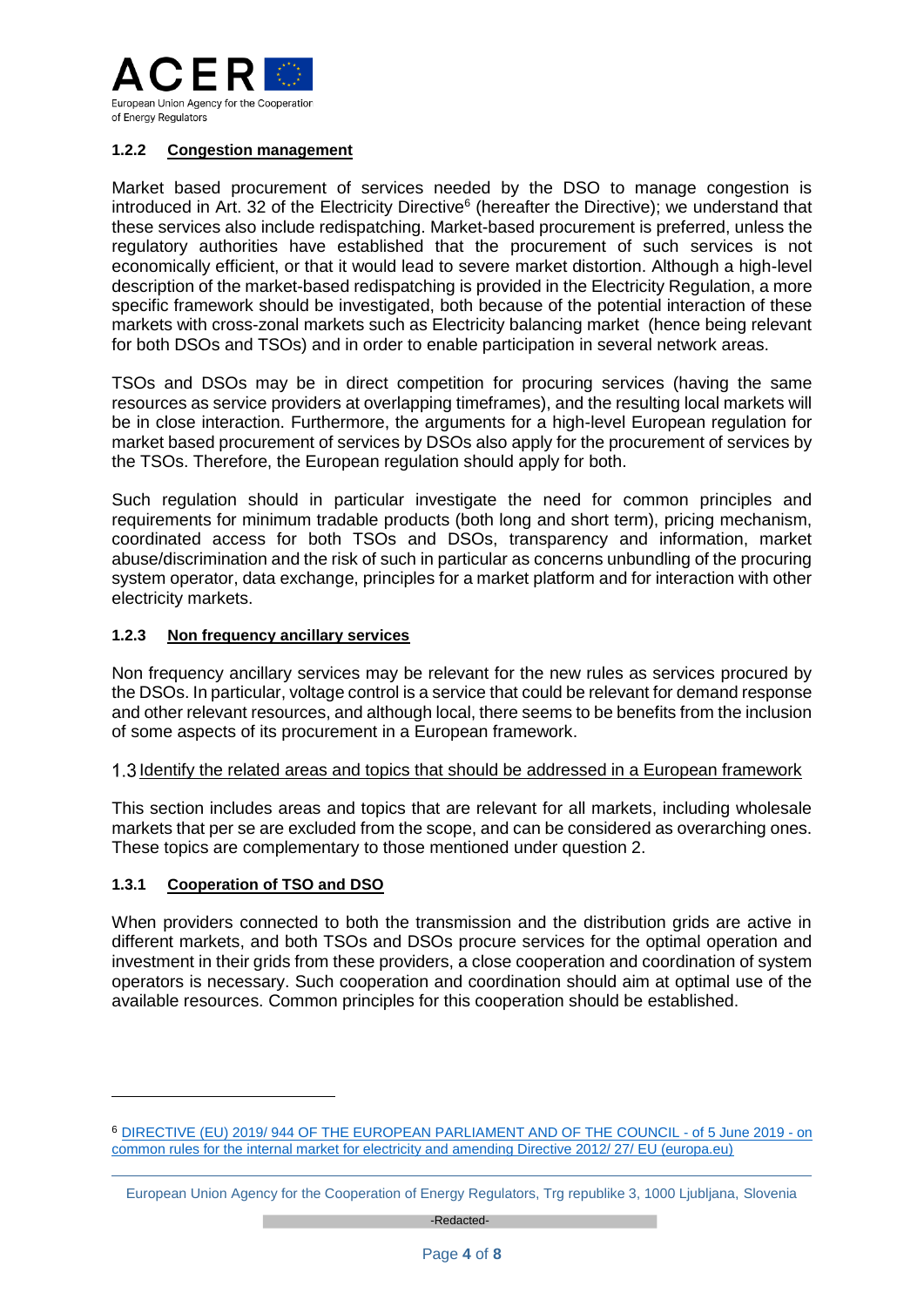

# **1.3.2 Data exchange**

The cooperation between system operators described above will necessitate exchange of data, such as data describing the grids and their needs, the available and used resources, the different services and products and providers of these etc. Moreover, the procurement of services to the system operators and activation and validation of these services and products will necessitate exchange of data between system operators and providers. Common principles should be established for which data to be exchanged, roles and responsibilities for exchanging and the mean by which they should be exchanged (e.g. "flexibility register").

#### **1.3.3 Value stacking and interaction between markets**

Where market-based procurement of services for system operators is applied, this may have mutual interaction with wholesale markets (including balancing). The need for establishing principles for such interaction should be investigated, with the double aim of ensuring the wellfunctioning of both wholesale and local markets and the possibility for providers to be active in several markets (value stacking).

#### **1.3.4 Prequalification processes**

Prequalification processes apply for participating in several markets, such as electricity balancing and market procured services to system operators. When such processes are too heavy, they may constitute a barrier for participation<sup>7</sup>. This concerns in particular smaller providers and aggregators. For these latter, the need for a new prequalification process for all changes in the aggregated connection points is of particular concern.

It is important to streamline these processes as far as possible. The prequalification requirements should go no further than what is technically necessary for each type of product and provider. Moreover, potential synergies between processes, and the avoidance of double prequalification (i.e. by both TSO and DSO) for one service, should be further investigated.

### **1.3.5 Baseline methodology, measurement, validation**

Validation is key for providers of demand response and other relevant resource to be an alternative to more traditional providers. Baseline methodology and measurement are necessary for the validation process. Although national specificities may, to some extent, require different approaches, common definitions and principles for baseline methodology, measurement (including the potential use of submeters) and validation are necessary to facilitate participation in several network areas.

#### **1.3.6 Aggregation**

-

The aggregators may play an important role for the participation of smaller units in all electricity markets. However, too fragmented markets and too heavy procedures for access may be detrimental to their participation. Art. 17(3) of the Directive lists six elements that Member states shall ensure to be contained in the relevant regulatory framework for aggregation. The need for additional common principles for aggregation should be investigated.

<sup>7</sup> [ACER-CEER Market Monitoring Report \(MMR\) | www.acer.europa.eu,](https://www.acer.europa.eu/electricity/market-monitoring-report) see chapter 7

European Union Agency for the Cooperation of Energy Regulators, Trg republike 3, 1000 Ljubljana, Slovenia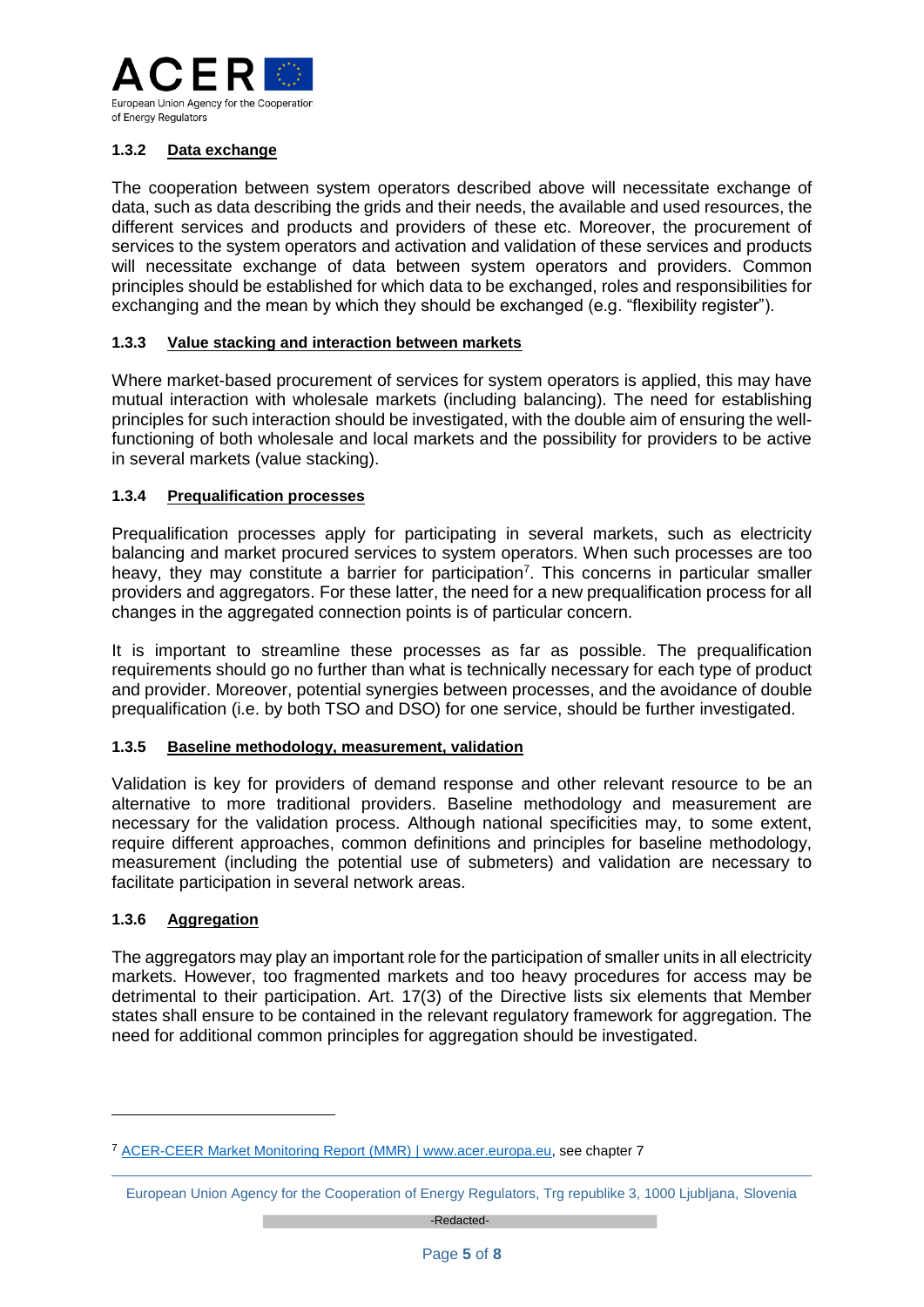

Moreover, the requirements for aggregators may be differentiated for different markets. For instance, the level of information on connection points is highly relevant for local congestion management, but less for other products and services that are not local. The need for the current framework to be adapted further should be studied.

## **1.3.7 TSO/DSO-owned storage**

Articles 36 and 54 of the Directive provide that DSOs and TSOs are not to own, develop, manage or operate storage facilities, but provide also a framework for derogations to this. This framework should be investigated further in order to ensure that also demand response and other relevant resources is preferred to TSO- and DSO-owned storage, in particular when evaluating alternatives that may trigger the phasing out of such technologies DSO/TSO-owned storage as described in Articles 36(3) and 54(4) of the Directive.

## **1.3.8 Definitions**

Many of the topics that we suggest to include in a European framework lack a common terminology. It is therefore important that definitions are established. This concerns in particular, but is not limited to, market-based procurement of services needed by the system operator, aggregation, baselining, measurement and validation. Also roles and responsibilities for different processes need to be defined clearly.

# **LIMITATION**

 $\overline{a}$ 

The European Commission asked ACER to pay special attention to particular issues. Whereas several of these issues are included in the scope as described above, others are suggested to be excluded from the scope of a European Framework based on Art. 59(1)(e) of the Regulation for demand response. However, although excluded per se, these topics and areas may be indirectly concerned by the topics included in the scope.

# 2.1 Capacity mechanisms and interruptibility schemes (adequacy)

Discussions in the expert group brought up the topic of capacity mechanisms and interruptibility schemes. Although demand response and other relevant resources face obstacles to participate in current capacity mechanisms and interruptibility schemes in several countries<sup>8</sup>, these measures are considered out of the scope as currently they are not described in any current Network Codes or Guidelines. However, once the abovementioned topics that fall into the scope of a European framework are addressed, we would consider that demand response and other relevant resources should participate on equal terms with any other resources.

# 2.2 Forward, Day Ahead and Intraday markets

The scoping analysis conducted by ACER and the NRAs, including inputs from the expert group and other stakeholders, did not conclude on any features in the integrated Forward, Day Ahead or Intraday electricity markets that hamper participation of demand response and other relevant resources in these markets. However, once the topics included in the scope

<sup>8</sup> [https://www.acer.europa.eu/electricity/market-monitoring-report,](https://www.acer.europa.eu/electricity/market-monitoring-report) see chapter 7

European Union Agency for the Cooperation of Energy Regulators, Trg republike 3, 1000 Ljubljana, Slovenia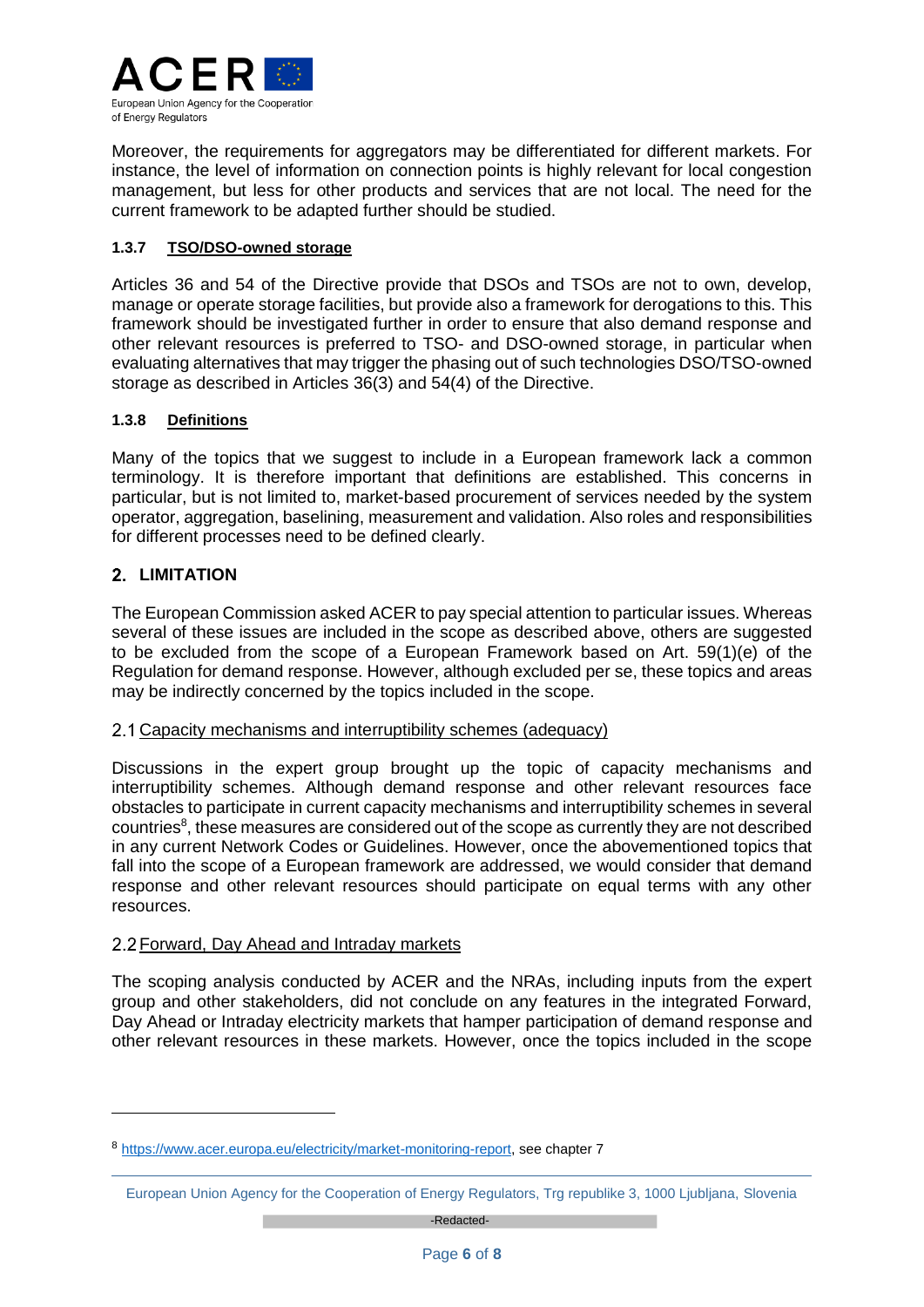

described above resolved, this would facilitate participation of demand response and other relevant resources in these markets.

## 2.3 Implicit demand response, grid tariffs and DSO incentives

Implicit demand response, i.e. adjusted consumption and/or generation pattern as a reaction to dynamic electricity prices and/or tariffs, should not be included in a European framework based on Art. 59(1)(e) of the Electricity Market Regulation on demand response. We suggest to limit the scope to processes concerning tradable products and services. As a consequence, the scope should exclude dynamic grid tariffs and incentives to system operators to improve efficiencies in the operation and development of the distribution system.

# **INTERACTION WITH OTHER CODES AND GUIDELINES**

At this stage, it is not yet determined whether the development of a European framework based on Art. 59(1), point (e) of the Regulation should consist in the development of a new network code, in amendments of existing network codes and guidelines, or both. Either solution is chosen, special attention should be paid to interactions with (and potential amendments of) other codes and regulations (and methodologies pursuant to them) in order to ensure overall coherence and that the European framework as a whole supports the access of demand response and other relevant resources to all electricity markets. This concerns in particular the System Operation Guideline<sup>9</sup>, the Demand Connection Network Code<sup>10</sup>, the Network Code on Requirements for Generators<sup>11</sup>, the Capacity Allocation and Congestion Management Guideline<sup>12</sup>, the Electricity Balancing Guideline<sup>13</sup> and the Implementing Act(s) on Interoperability and Data Exchange Rules in development<sup>14</sup>. Moreover, potential interaction with other legal frameworks, e.g. the Measuring Instruments Directive<sup>15</sup>, may be a point of attention.

# **OTHER TOPICS OF CONCERN**

-

The scoping phase shows that there are technical and operational prerequisites that need to be in place for the market-based procurement of services needed by system operators. The need for these prerequisites varies depending on voltage levels and degree of meshed network that the SOs operate. Smart meters and other sensors enabling knowledge of the current state of the grid, grid models in standardised structures (Common Information Model) allowing for exchange of locations of both congestions and connections points that qualify for solving the congestion, standardised interfaces and access to sufficiently developed planning

<sup>9</sup> [COMMISSION REGULATION \(EU\) 2017/ 1485 -](https://eur-lex.europa.eu/legal-content/EN/TXT/PDF/?uri=CELEX:32017R1485&from=EN) of 2 August 2017 - establishing a guideline on electricity [transmission system operation \(europa.eu\)](https://eur-lex.europa.eu/legal-content/EN/TXT/PDF/?uri=CELEX:32017R1485&from=EN)

<sup>10</sup> [COMMISSION REGULATION \(EU\) 2016/ 1388 -](https://eur-lex.europa.eu/legal-content/EN/TXT/PDF/?uri=CELEX:32016R1388&from=EN) of 17 August 2016 - establishing a Network Code on Demand [Connection \(europa.eu\)](https://eur-lex.europa.eu/legal-content/EN/TXT/PDF/?uri=CELEX:32016R1388&from=EN)

<sup>11</sup> [COMMISSION REGULATION \(EU\) 2016/ 631 -](https://eur-lex.europa.eu/legal-content/EN/TXT/PDF/?uri=CELEX:32016R0631&from=EN) of 14 April 2016 - establishing a network code on requirements [for grid connection of generators \(europa.eu\)](https://eur-lex.europa.eu/legal-content/EN/TXT/PDF/?uri=CELEX:32016R0631&from=EN)

<sup>12</sup> [COMMISSION REGULATION \(EU\) 2015/ 1222 -](https://eur-lex.europa.eu/legal-content/EN/TXT/PDF/?uri=CELEX:32015R1222&from=EN) of 24 July 2015 - establishing a guideline on capacity allocation [and congestion management \(europa.eu\)](https://eur-lex.europa.eu/legal-content/EN/TXT/PDF/?uri=CELEX:32015R1222&from=EN)

<sup>13</sup> [COMMISSION REGULATION \(EU\) 2017/ 2195 -](https://eur-lex.europa.eu/legal-content/EN/TXT/PDF/?uri=CELEX:32017R2195&from=EN) of 23 November 2017 - establishing a guideline on electricity [balancing \(europa.eu\)](https://eur-lex.europa.eu/legal-content/EN/TXT/PDF/?uri=CELEX:32017R2195&from=EN)

<sup>&</sup>lt;sup>14</sup> Based on art. 24 of the Electricity Directive

<sup>15</sup> [Directive 2014/32/EU of the European Parliament and of the Council of 26 February 2014 on the harmonisation](https://eur-lex.europa.eu/legal-content/EN/TXT/PDF/?uri=CELEX:32014L0032&from=EN)  [of the laws of the Member States relating to the making available on the market of measuring instruments](https://eur-lex.europa.eu/legal-content/EN/TXT/PDF/?uri=CELEX:32014L0032&from=EN)  [\(recast\)Text with EEA relevance \(europa.eu\)](https://eur-lex.europa.eu/legal-content/EN/TXT/PDF/?uri=CELEX:32014L0032&from=EN)

European Union Agency for the Cooperation of Energy Regulators, Trg republike 3, 1000 Ljubljana, Slovenia